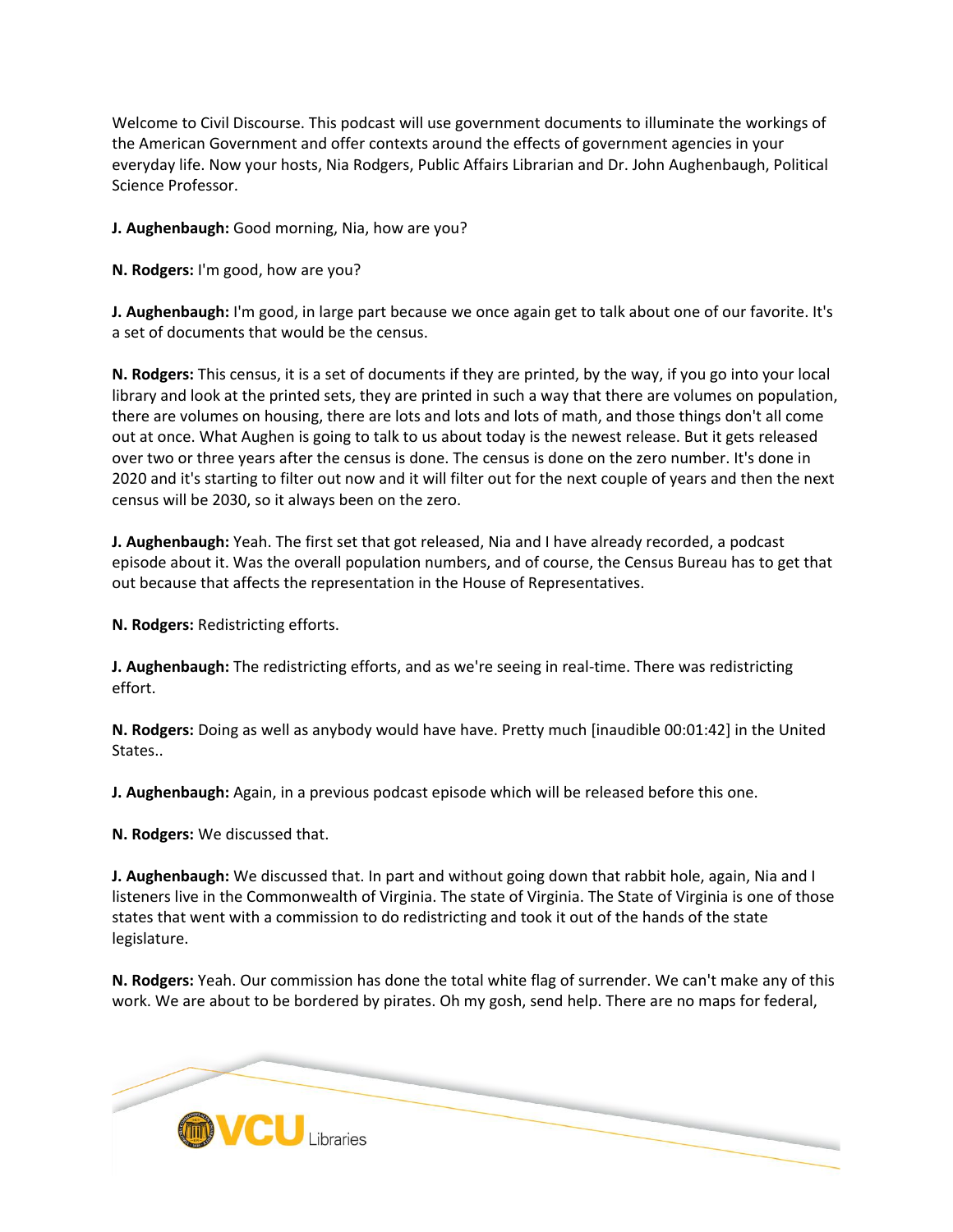there are no maps for the state. It's amazing the 100 percent level of failure that this commission has engaged in.

**J. Aughenbaugh:** Yeah, because the first thing they raised the white flag on was redrawing the state legislative districts.

**N. Rodgers:** Then they're like, the federal won't be nearly as bad.

**J. Aughenbaugh:** When Virginia went with the commission, basically the fail-safe in this process now is the State Supreme Court. That went to the State Supreme Court. As we are recording this episode, the commission co-chairs announced this week that more than likely they won't be able to get the congressional districts drawn. That will more than likely go to the states supreme court. .

**N. Rodgers:** I'm thinking that five kids with some edges sketch could have done. But that's neither here nor there because that's not the census. We got the original, like how many people live in the United States, the big picture numbers in Aprilish. March Aprilish. This is a little bit of a deeper dive.

**J. Aughenbaugh:** Race and ethnicity, yes. Yeah, this came out the week of August 9th. This set focuses on the racial and ethnic makeup of the US population from the 2020 census. The big-take, they're going to be a number of takeaways. But one of the first major takeaways when you look at what the Census Bureau released, is that it's referred to actually by demographers as the diversity explosion is continuing near in the United States.

**N. Rodgers:** No, just as a side note, when you fill out the census, you are asked to fill out your race from a list of things and you can choose more than one. For what we're talking about, there are people who have chosen non-Caucasian or Caucasian and something else.

**J. Aughenbaugh:** Yes.

**N. Rodgers:** I think you're going to get into this the numbers as far as the white or Caucasian folks in the United States. That's people who have just checked the one box.

**J. Aughenbaugh:** Yes. Yeah.

**N. Rodgers:** More and more people are checking multiple boxes these days. More and more people are recognizing their multi heritage, multi-racial background.

**J. Aughenbaugh:** Yeah, that is correct. Overall. The United States had the slowest population growth in a decade since the 1930s.

**N. Rodgers:** We're not having babies.

**J. Aughenbaugh:** Yes. We're not having babies.

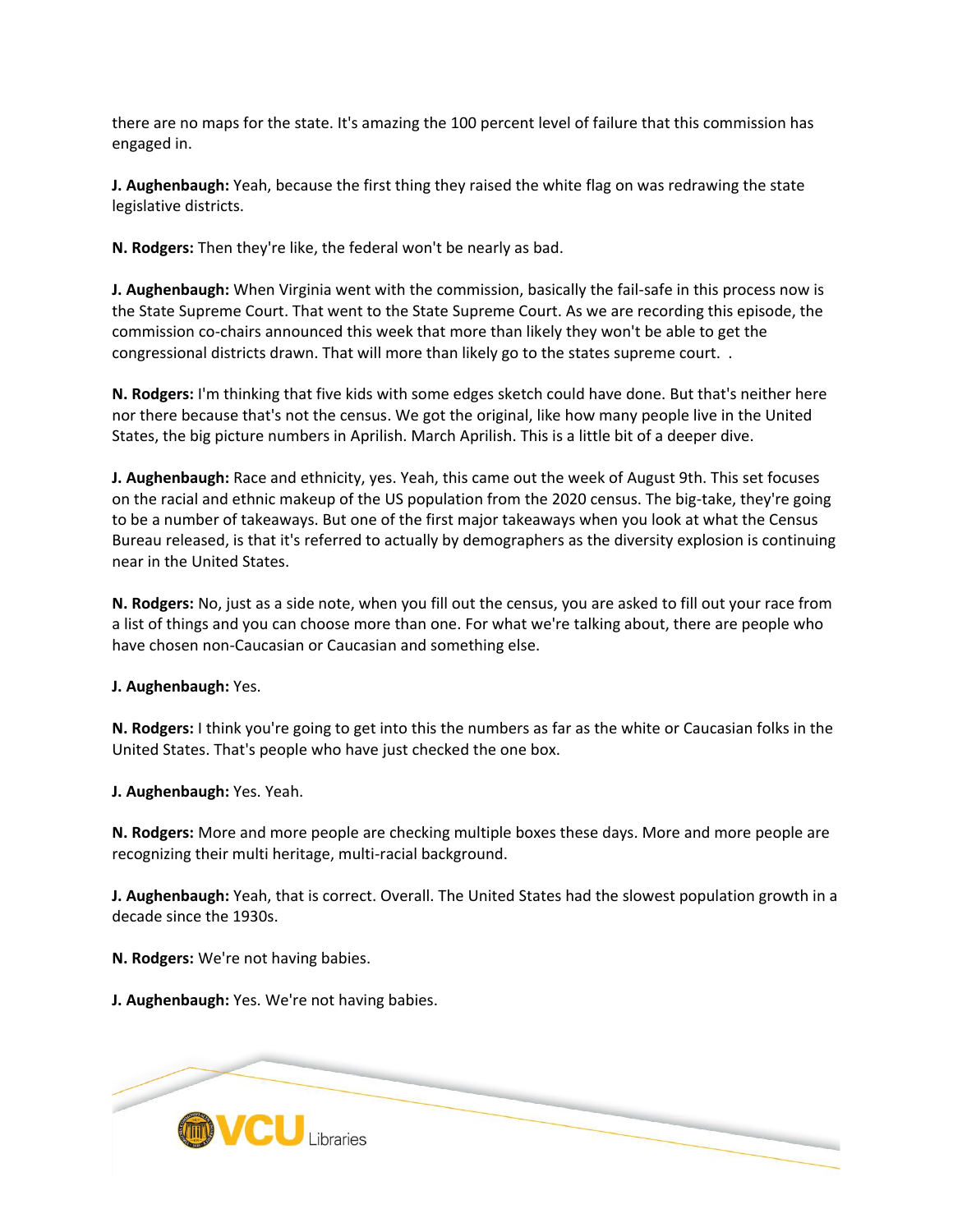**N. Rodgers:** Of any race. We're not having as many babies.

**J. Aughenbaugh:** We're going to touch upon impacts of these statistics later on in the episode. Overall, population growth in the United States was at the lowest amount since the 1930s. The lowest percentage not amount, but percentage, since the Great Depression. Since the Great Depression. That should be pretty stark for our listeners, because when we talk about the 1930s, you're talking about the Great Depression, which then was followed up in the 1940s by World War II. You had major catastrophic events that interrupted if you will, the normal life cycle, of a nation's population. But in the United States, what we saw with the 2020 census, if you will, depicts or demonstrates how Americans, as you just pointed out Nia, are not having kids.

**N. Rodgers:** According to your notes, 7.4 percent lower, than any other decade. That's a lot.

**J. Aughenbaugh:** Yes.

**N. Rodgers:** When you think about 7 percent, you think, oh, 7 percent, that's not very much, but that's a lot of kids not being born.

**J. Aughenbaugh:** Yes.

**N. Rodgers:** That's a lot of people putting off or not having children at all.

**J. Aughenbaugh:** Yeah. As Nia also pointed out, just a few moments ago, for the first time in our country's history, over 40 percent of the American population identifies as Latino or Hispanic, Black, Asian American, Native Hawaiian, or Pacific Islander, Native American, or also reported two or more races. What we're talking about here is and this is the first time in our country's history. Is a majority of the population still Caucasian?

**J. Aughenbaugh:** But it is at the lowest amount in our country's history.

**N. Rodgers:** How much is the percentage of people who chose non-Caucasian or more than one?

**J. Aughenbaugh:** Slightly over 40 percent.

**N. Rodgers:** That's a lot.

**J. Aughenbaugh:** Yes, okay.

**N. Rodgers:** Is that going to lead us to that majority-minority eventually? If that growth rate continues, will the United States be no longer a majority white country?

**J. Aughenbaugh:** According to most scholars whose research that I read in analyzing the August census, if you will, data, they are projecting that either 2030 or at the latest 2040, the United States will be a majority-minority.

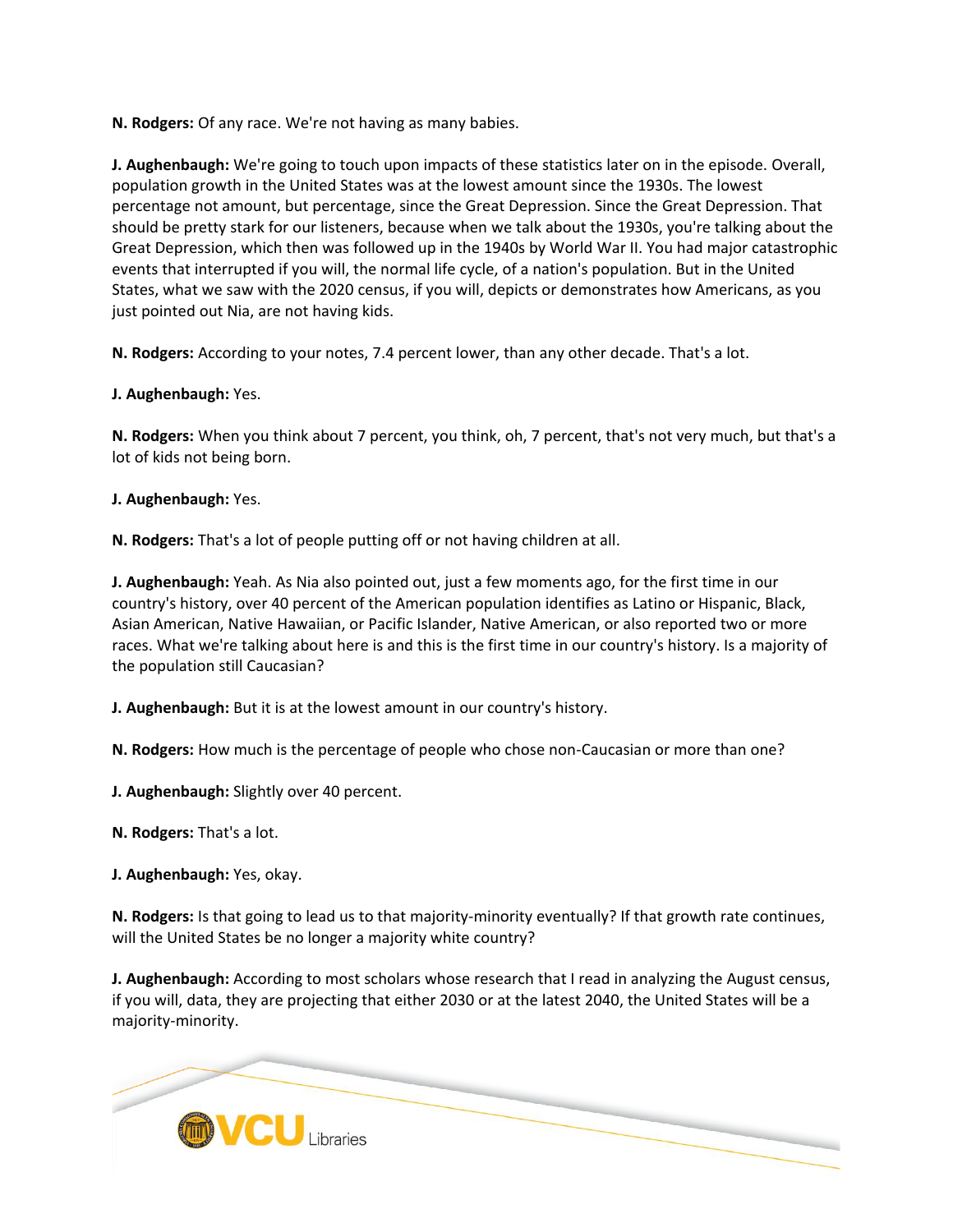**N. Rodgers:** But even those folks are not having babies. Even non-white or people who have chosen more than one race are not having babies at high rates of numbers. I'm sorry, I'm trying to tag in just one of those lies that gets told, which is that communities of color have lots of babies. That's not necessarily the case there. Nobody's having lots of babies.

**J. Aughenbaugh:** The only community of color that is continuing to have babies is Latino and Hispanic.

**N. Rodgers:** At the same rate as previous. We don't mean not having babies because obviously, people are having.

**J. Aughenbaugh:** Yeah, they're having babies but in terms of comparing percentages of 2010 and 2020.

**N. Rodgers:** That is over Census.

**J. Aughenbaugh:** Yeah. The only group that is consistently having children.

**N. Rodgers:** At the same rate.

**J. Aughenbaugh:** At the same rate or slightly higher is Latino Hispanic.

**N. Rodgers:** Wow, everybody else.

**J. Aughenbaugh:** Every other group. Blacks, Asian Americans, Native Hawaiian, Pacific Islander, Native Americans.

**N. Rodgers:** White folks.

**J. Aughenbaugh:** Yeah. Are not having kids. What's even more troublesome for demographers is between 2010 and 2020, the nation's under-age population actually registered a decline of more than one million. Why that is important is again, folks think about this. Those who are under the age of 18 in a decade are going to be in the 18-25 age category or slightly older and that's when they're supposed to be reaching their peak economic productivity, but also their peak [inaudible 00:12:11].

**N. Rodgers:** Child activity, right. The decline leads to more decline leads to more decline.

**J. Aughenbaugh:** Yes. Unless we get an infusion of young people from other sources.

**N. Rodgers:** Other countries, unless we entice some people from other countries with money and supermodels of their choice.

**J. Aughenbaugh:** In terms of basic, if you will demography, the likelihood is, we're going to see a replication of that finding in 2030.

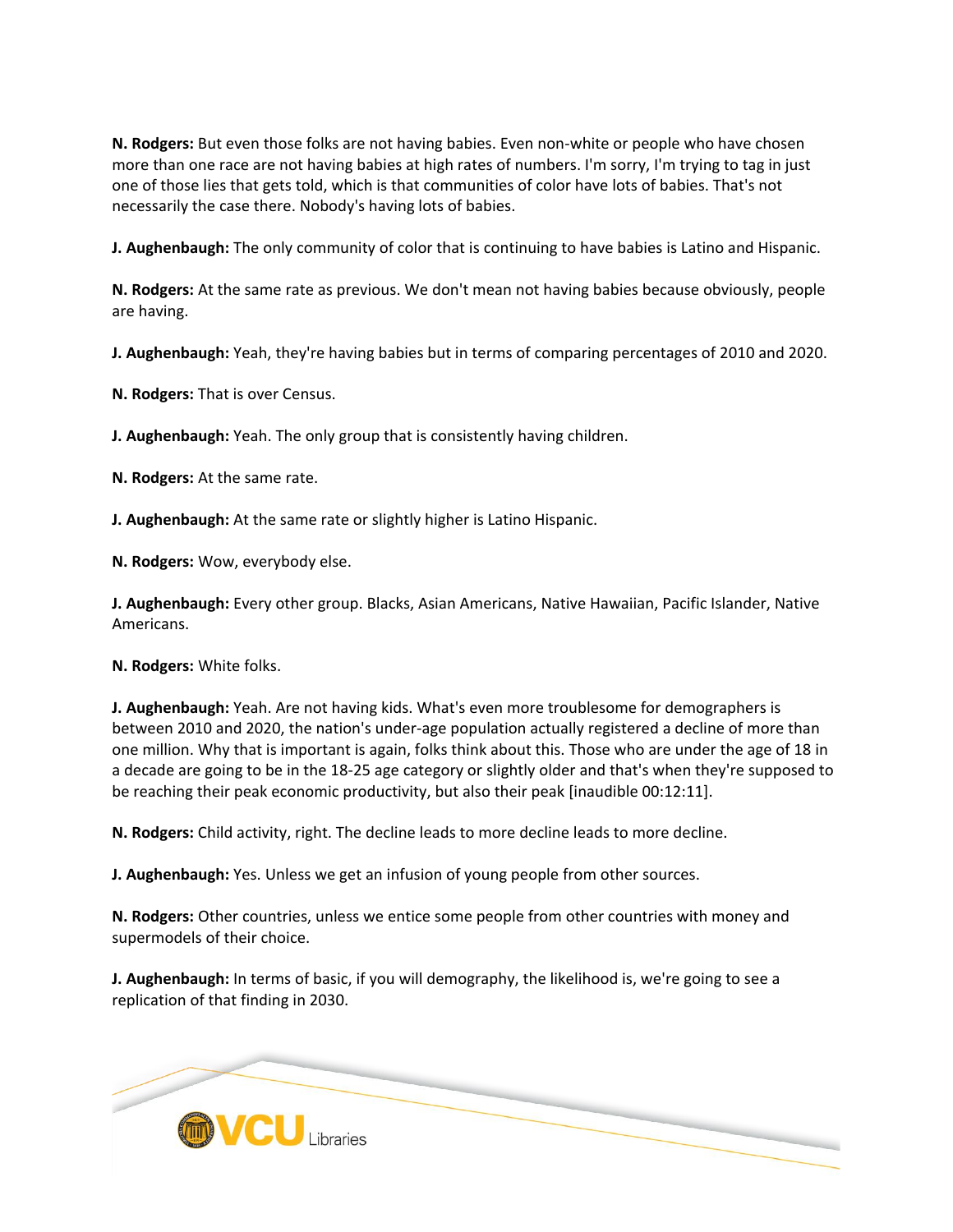**N. Rodgers:** Okay.

**J. Aughenbaugh:** Okay.

**N. Rodgers:** Oh, wait. Do you want to talk about or can we go ahead and leap into where that leads us?

**J. Aughenbaugh:** Oh, sure.

**N. Rodgers:** Okay.

#### **J. Aughenbaugh:** No.

**N. Rodgers:** It strikes me that that means that that group is also the group that pays for the medical care, the way Medicaid and Medicare are funded. Working people pay for people who cannot work for whatever reason, they're too old, they're infirm and unable. That's been our system for a long time, and unless we see reforming that system, we will have a smaller group of people trying to support a larger group of people, and we will see, I assume cracks in the system at that point. That's definitely a hardcore burden on that population.

**J. Aughenbaugh:** Yes. Listeners, what Nia is referring to is a phenomenon that has already occurred in other Western developed democracies. We have seen this in a number of Western European democratic nations. We've certainly saw this with Japan in the 1980s and the 1990s. I mean, according to economists, one of the reasons why Japan's phenomenal economic growth of the 1970s and the early 1980s came to a screeching halt was they had this imbalance in terms of their population. Most Western democratic modern welfare systems, the so-called safety net are predicated on what Nia you just described. The programs that generate benefits for the poor, for the elderly are paid for by taxes on people who are working. If your population is getting older-,

**N. Rodgers:** Not being replaced by people who are working.

**J. Aughenbaugh:** You have a basic, if you will, number of imbalances.

**N. Rodgers:** Yeah. You have an imbalance. Where's the money going to come from? Do you think you turn that around by encouraging people to have babies? Because I know in some countries they get incentives. I know we have some incentives because we have tax incentives and things like that. But there are also some countries where now, at least in Europe, they're starting to say "We will help you have a baby because we need the system to have a continuing population, at least replacement of what we currently have, even if we're not growing, we need to replace so that we have a consistent population."

**J. Aughenbaugh:** There have been some nations who have created programs to encourage people of childbearing years to have more kids. One of the criticisms of the American system is that we don't do enough to help young people to have kids. Think about, for instance, we don't have a program to go ahead and pay for childcare.

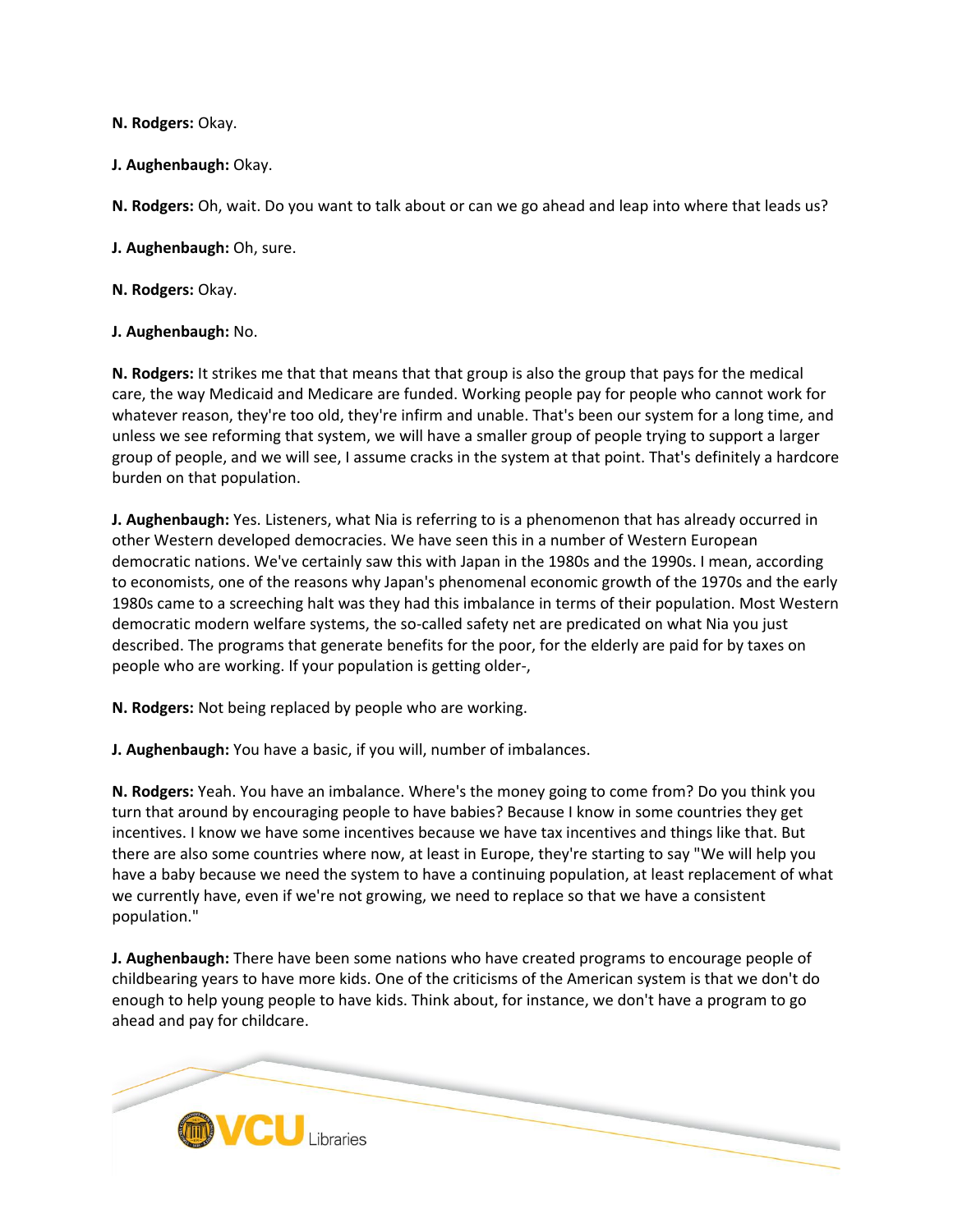**N. Rodgers:** We don't have universal paternal and maternal leave.

**J. Aughenbaugh:** That's right. We know historically that if a parent leaves the workforce to have kids and to raise them until they're ready to go to school, they are at a serious disadvantage compared to their peers.

**N. Rodgers:** If you want a career, it becomes a choice between career and kid.

**J. Aughenbaugh:** That usually impacts women because historically, women were expected to raise the kids until they were school age. In other words, there are some really difficult policy choices that the United States needs to make. Because if they're not going to give incentives for young people of childbearing years to have more kids, then we have to look to the other sources. We have to look to immigration. Right now by all accounts, our immigration policy is a mess.

**N. Rodgers:** Yeah. That's an interesting thought, question. Thing is, could we? In some countries, the way they choose who gets to immigrate is based on skill set, or based on education levels, things like that. I wonder if at some point some of the countries, us included, will start saying, we favor families. We favor young people who have two or three or four children in our immigration policies instead of favoring for skills, favoring for birth rate. Because that would be a relatively quick way to goose up your population or make it some combination. You can't just show up with 18 kids and have no skills whatsoever. Not like that. But some combination where you're favored not just for your intellectual gift or your skill set, but also your willingness and/or already having children.

**J. Aughenbaugh:** Demonstrated capacity to go ahead and have kids. I know for many listeners that just sounds extremely Orwellian, grass, bottom line focused. But again, we're talking about a safety net system that has been the foundation of nearly a century of American political and policy life and if we don't do something to address that, we're going to have some serious problems, right?

**N. Rodgers:** Right. If you set up a Ponzi scheme and you keep going for 100 years, you got to keep it going for 100 more years.

**J. Aughenbaugh:** That's right.

**N. Rodgers:** Or at least until you can set up something different. What we need is, if nothing else, a stopgap measure until we can change the safety net system.

**J. Aughenbaugh:** To put this in context, listeners, right now, it takes two and a half American workers paying taxes into the Social Security System to fund one person on Social Security.

**N. Rodgers:** Two and a half? I didn't realize it was that high.

**J. Aughenbaugh:** Yes. When the system was initially created, it was one-to-one. Then it was one to one and a half. Now, it's one to every two and a half workers.

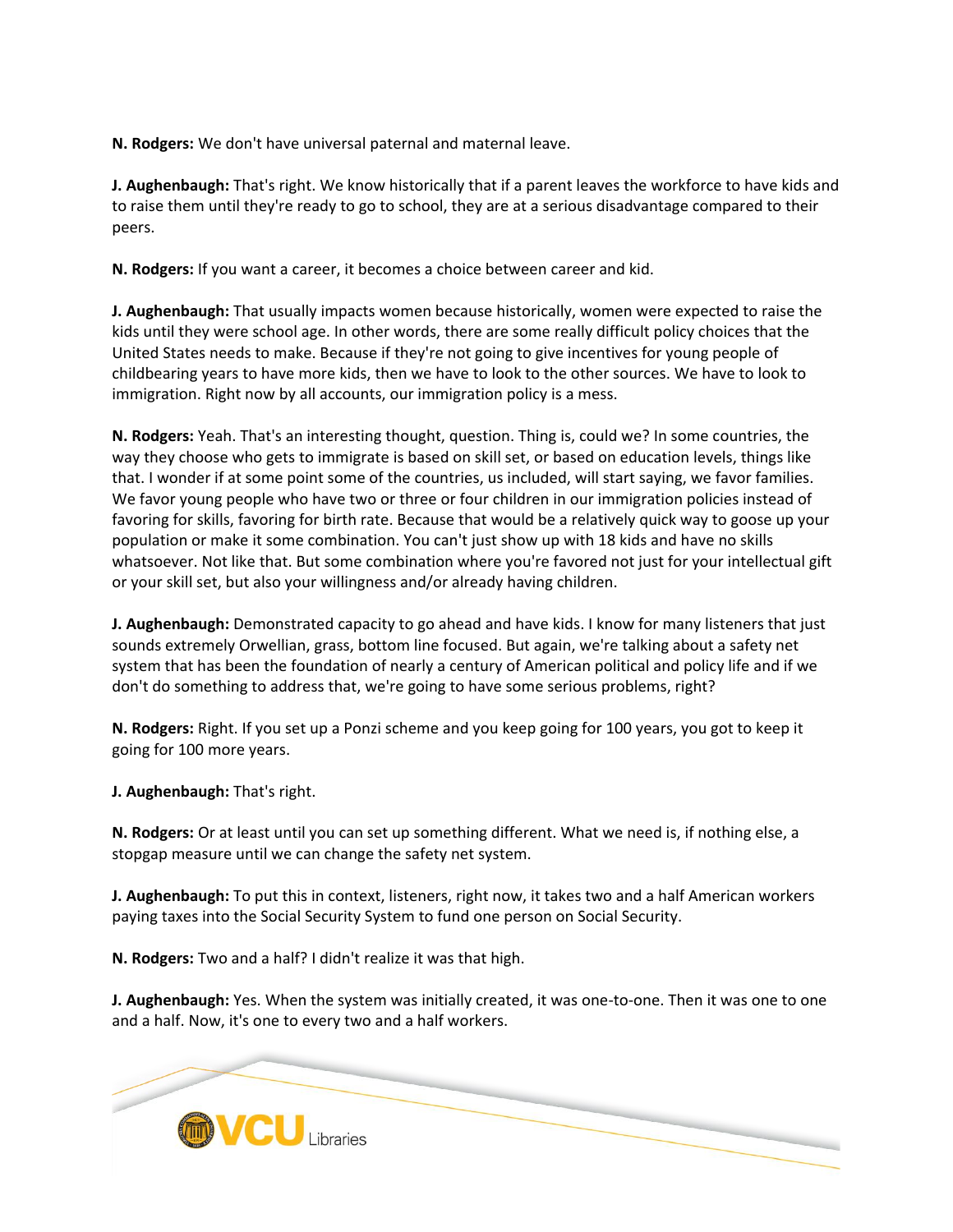**N. Rodgers:** Wow.

**J. Aughenbaugh:** Again, that reflects Americans until recently living longer, but you also have more people on Social Security who are entitled to the benefits of the program.

**N. Rodgers:** Right. That's before a whole lot of the boomers retire.

**J. Aughenbaugh:** Yes.

**N. Rodgers:** Which is going to be a demographic nightmare because they are a huge generation.

**J. Aughenbaugh:** Many of them delayed their retirement because of the Great Recession of 2007-2009.

**N. Rodgers:** But that's going to come soon if not already.

**J. Aughenbaugh:** Yeah. The payment on that check is going to come due. We know this. Again, most scholarship that I read is that by 2030, the United States Congress is going to have to make some fundamental choices about Social Security, Medicare, and Medicaid. Because those are entitlement programs. If you meet the criteria of the program, you're entitled to the benefits. Unless we start cutting the benefits again, Nia and I've talked about this in previous podcast episodes. All you got to do is take a look at the elderly in the United States, and their expectations about Social Security to know that cutting Social Security benefits would be a political nonstarter. Nia and I both have parents who get those benefits. You want to go ahead and get them angry. Go ahead and just as a thought experiment, say to them, ''Hey, to make Social Security be solvent into 2040 or 2050, we're going to have to cut benefits.'' I don't know about your parents, but my mom and my grandmother have both gone ahead and said, "John, if you continue to talk that way, we're going to cut you out of our wills.'' They weren't really jokey. That's why for instance, folks like Nia, me and others, when the census starts releasing the followup reports, the deep dives, the numbers tell a story. The story of the 2020 census is one, the demographics of this country are changing. It may not be now, but by 2030 or 2040, a majority of the nation's population will be from communities of color. We know this.

**N. Rodgers:** The birth rate in the United States across almost every racial and ethnic category, with maybe the exception of Hispanics and Latinos has fallen so dramatically. It's not sustainable. It's not just government welfare programs, you need young people for economic productivity. I hate to go ahead and say this, but me and I are just a few short years from entering age groups that become more of a drain economically, than we are contributors economically. But you know what I'm talking about. Right?

**J. Aughenbaugh:** I do know what you're talking about.

**N. Rodgers:** Okay.

**J. Aughenbaugh:** They do different kinds of jobs, young people-

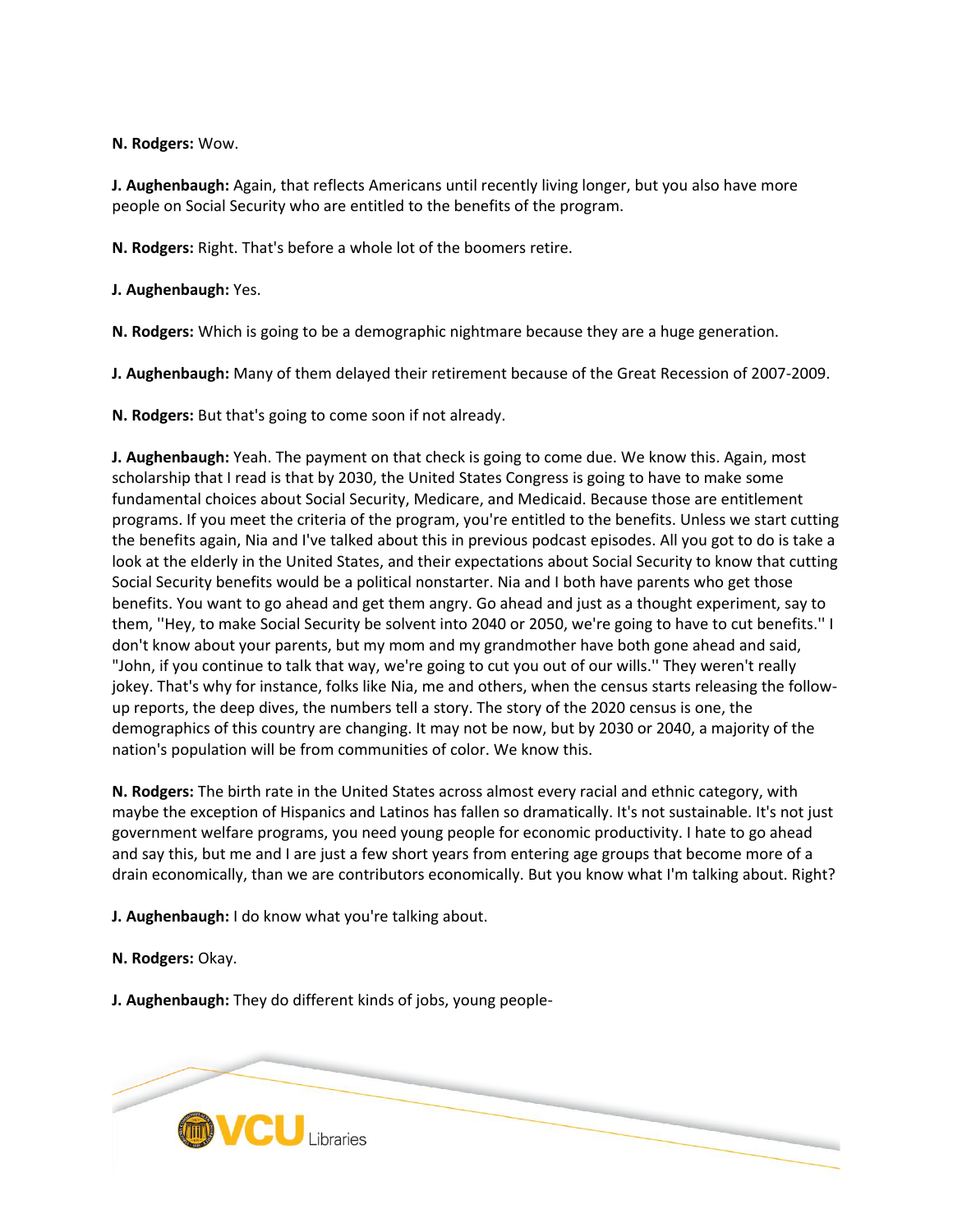**N. Rodgers:** Yes.

**J. Aughenbaugh:** At a certain age, it's really hard to be a nurse. It's really hard to be things where the physical labor of what you do is difficult. You see very few 80-year-old construction workers.

**N. Rodgers:** Yes.

**J. Aughenbaugh:** Those jobs that are fundamental to a society, bus drivers. You can't drive a bus when you can't see anymore.

**N. Rodgers:** Yes.

**J. Aughenbaugh:** There are things that we need young people to do that keep society in function.

**N. Rodgers:** Yeah. You can't stock shelves at a grocery store. Okay?

**J. Aughenbaugh:** Yeah, or poleward of the loves.

**N. Rodgers:** Yeah.

**J. Aughenbaugh:** Or may I do?

**N. Rodgers:** You can't.

**J. Aughenbaugh:** Basically, you just can't do it. Well, I mean, Arnold Schwarzenegger aside, who'll apparently be able to lift cars when he's 80, but the rest of us have a physical slow down that happens to you just because of aging. Like I said, all of these really important jobs to keep society just functioning.

**N. Rodgers:** Then also think about innovation and creativity.

**J. Aughenbaugh:** Right.

**N. Rodgers:** Again, we're not beating up on the elderly, it's just that historically where you see innovation, creativity, it comes from young people. Okay?

**J. Aughenbaugh:** Right.

**N. Rodgers:** Young people who are like, "I don't accept that this is the way it should be done." Or "I got this great invention and I'm willing to go ahead for the next 10 years, to live on ram and noodles, and coffee to make it work.

**J. Aughenbaugh:** Right.

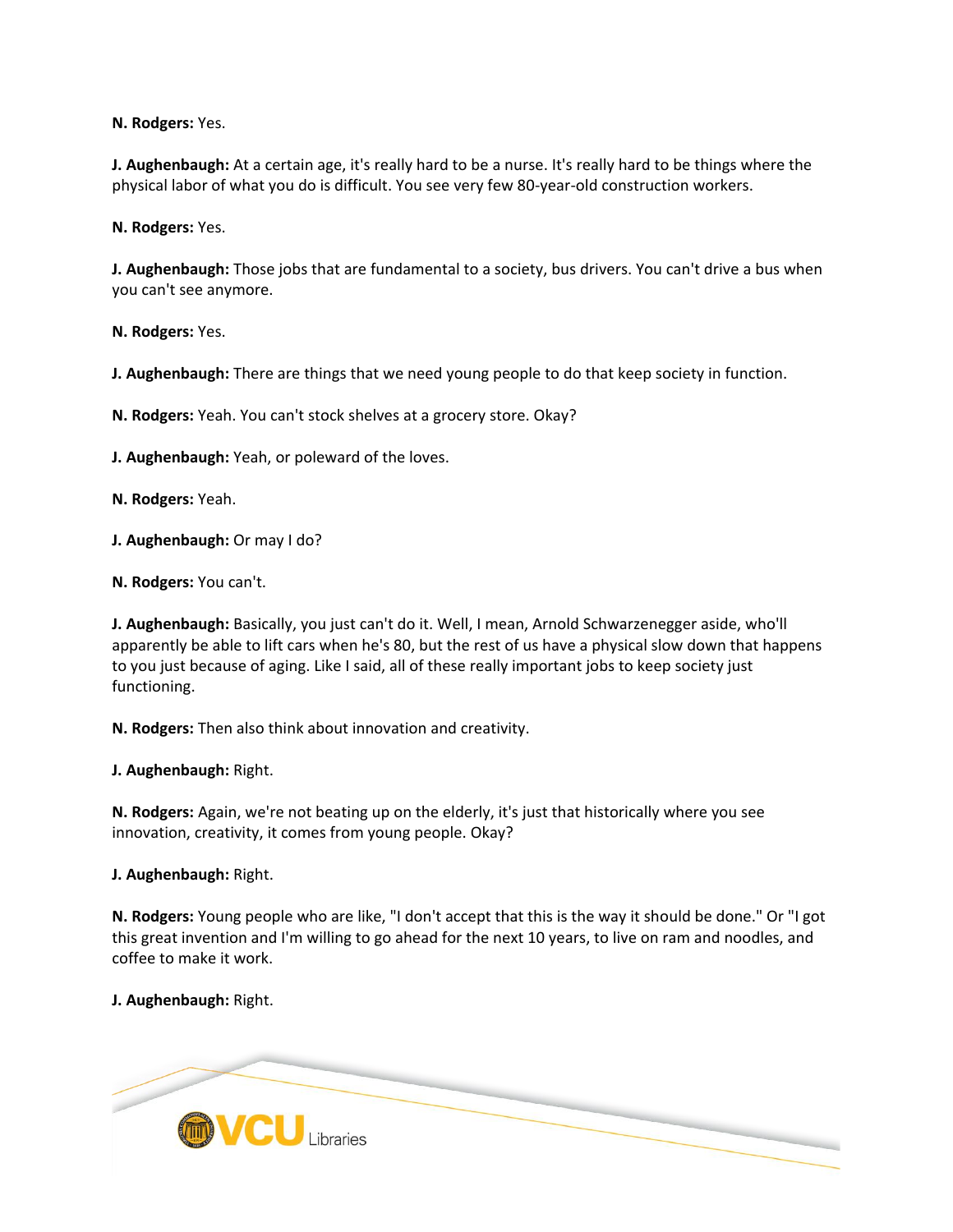**N. Rodgers:** I mean, most of us when we get into our '50s, We're not living on ram and noodles and coffee.

**J. Aughenbaugh:** I'll just stay in my job that I'm in rather than open up a new restaurant, a bookstore, church, whatever it is.

**N. Rodgers:** Yes.

**J. Aughenbaugh:** Those kinds of things are done by younger people most of the time, not saying every old person is like that. So please, if you're an old person, we're not coming for you. It's just that most of that innovation is done by young people.

**N. Rodgers:** Yes.

**J. Aughenbaugh:** That's a good thing. That's the way society moves forward.

**N. Rodgers:** That's sustainability in terms of human population. Right?

**J. Aughenbaugh:** Right, so when we just have that, that's alarming.

**N. Rodgers:** Yeah, that's sustainability for a nation's economic system. That's why, me and I would encourage you to take a deep dive into what was released by the census in August because it does tell a story about the demographic makeup of the United States.

**J. Aughenbaugh:** Can I say a positive thing?

**N. Rodgers:** Yeah, go ahead.

**J. Aughenbaugh:** Because right now we've been negative. One of the good things that's coming out of this I think is that we're also having as a society, a racial disparities reckoning right now, and in some ways, the shifting in the population will help take care of some of that naturally. Like there'll be fewer white people in charge of things because there will be fewer white people.

**N. Rodgers:** Yes.

**J. Aughenbaugh:** There will be more communities of color that will be more empowered because there will be more of them. They will be able to demand higher wages. They will be able to demand better living conditions, all the different things that have been caused over the years, in part by and I'm not trying to be partisan agree here, but by benign white neglect.

**N. Rodgers:** Oh, sure.

**J. Aughenbaugh:** Some of that will actually get solved just by the sheer numbers of people involved.

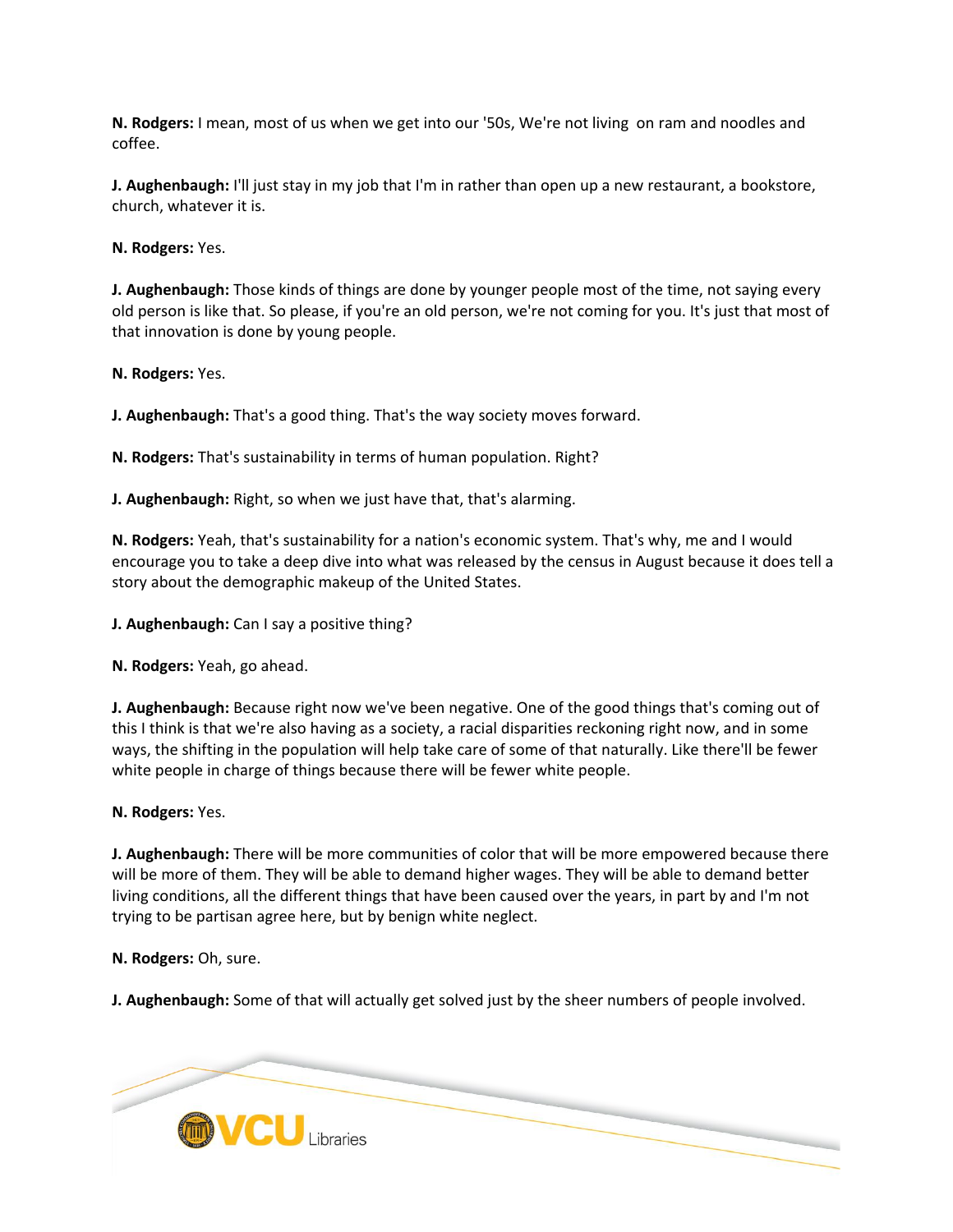**N. Rodgers:** Well, I mean, think about it in terms of democracy as frequently described as majority will.

**J. Aughenbaugh:** Right.

**N. Rodgers:** Well, we're at a point now to where the majority is shrinking in terms of its whiteness. Right?

**J. Aughenbaugh:** It's becoming one of the less dominant part of the culture, it's becoming less valued.

**N. Rodgers:** Yes, I mean, so what is majority will?

**J. Aughenbaugh:** We'll see some really interesting changes in the next 10-20 years that are going to help, I think, with playing fields being more even.

**N. Rodgers:** Well, for me, it would also seem to send a rather strong message to the various, if you will, racial and ethnic groups. If you want to achieve a majority in the United States, you're going to have to look outside of your what?

**J. Aughenbaugh:** Your particular race.

**N. Rodgers:** Or ethnicity.

**J. Aughenbaugh:** Or ethnicity. You're going to have to coalition belt.

**N. Rodgers:** Yes.

**J. Aughenbaugh:** Which is something that until now whites have not had to do in this country.

**N. Rodgers:** Whites haven't had to do it and it really does go ahead and put a particular pressure point on identity politics.

**J. Aughenbaugh:** Again, not to get too far into the winds as far as politics of it are concerned because I don't really want to go there with us, but I do want to note that that does not absolve white culture of the things that it has done to destroy other cultures.

**N. Rodgers:** No.

**J. Aughenbaugh:** It doesn't absolve us of that, and I say us because Aug and I both identify as Caucasian. As a group, there have been you can look at lots of incidents over the years. You can see slavery in the Native American, treatment and all kinds of things. It doesn't absolve us of that, but it does make the conversation far more balanced when more people have access to the conversation. Which is, I think was one of the good things that's coming out of these demographic changes. I see that as a positive.

**N. Rodgers:** Oh, so do I.

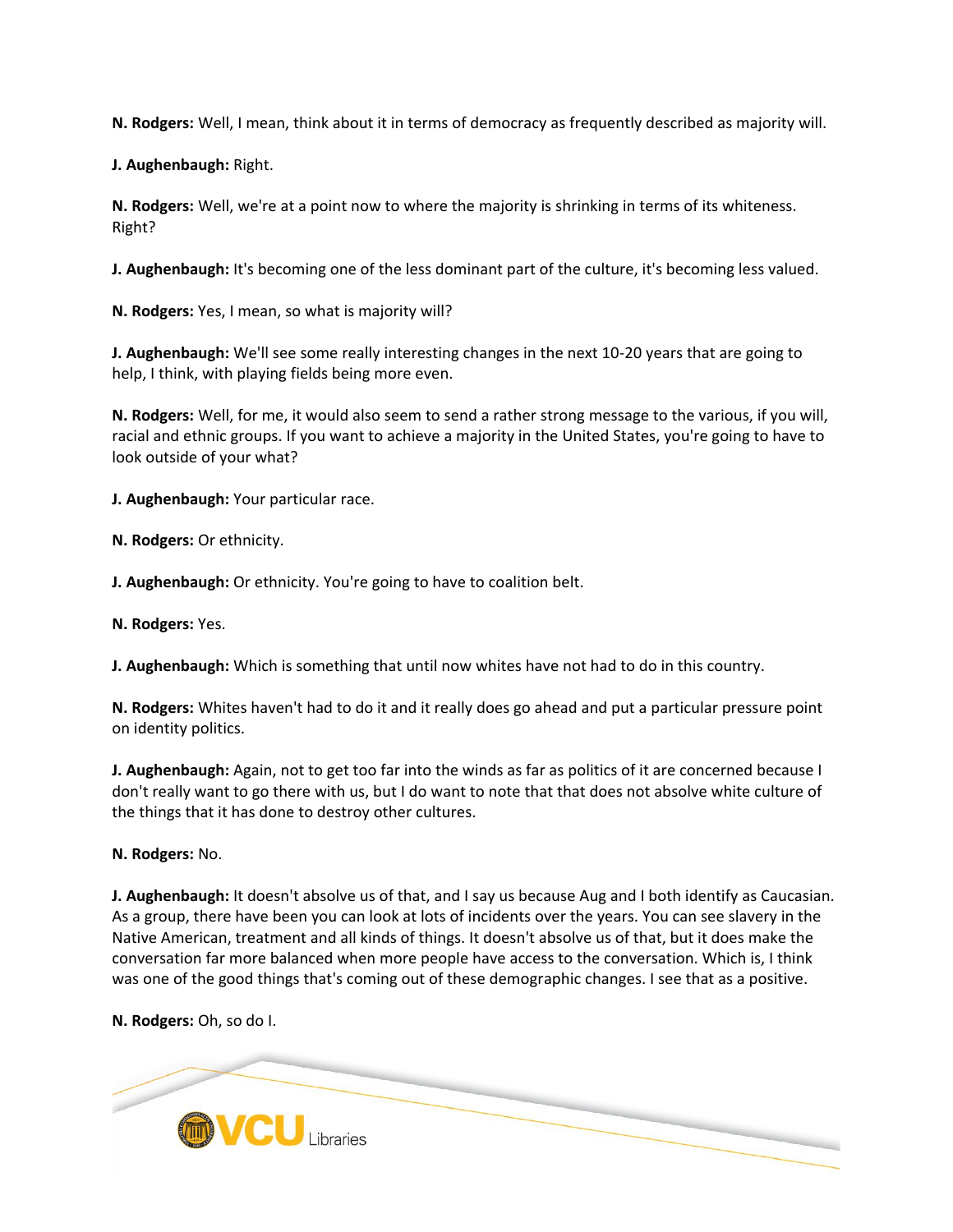**J. Aughenbaugh:** I hope I'm not just being pamilya and ridiculous, but I also see that as disempowering white supremacist.

**N. Rodgers:** To paraphrase, it's something out of the new show that Jeff Daniels did. If you're so [inaudible 00:32:34] awesome, how can you lose so often? As in, if whites are truly supreme, then their numbers wouldn't be dwindling.

**J. Aughenbaugh:** Oh, yeah. I agree.

**N. Rodgers:** I don't know. There's some real interesting questions there with what's going to happen to some of the more hardcore terrorists groups in the United States that are domestic.

**J. Aughenbaugh:** Yeah.

**N. Rodgers:** But that's a separate issue entirely.

**J. Aughenbaugh:** The other thing I wanted to go in and briefly touch upon, Nia.

**N. Rodgers:** Okay. Then I had a question for you about COVID.

**J. Aughenbaugh:** Okay. If you look at the August census report, what's also fascinating is the inmigration in the United States.

**N. Rodgers:** Which we talked about briefly last time about a whole bunch of people left from one place and went to another. New York, it was by 77 people that they lost to [inaudible 00:33:41] , that they lost a representative.

**J. Aughenbaugh:** Yeah, they lost a representative. But, I mean, to me what's fascinating is, and the August report bears this out, Americans, by racial and ethnic groups, are tending to move to where there are other people who look like them.

**N. Rodgers:** Really? We're seeing more self segregation?

**J. Aughenbaugh:** Self segregation, it is truly phenomenal. Also, other patterns that have been longstanding have continued for instance, the decline in population in the Rust Belt states.

**N. Rodgers:** But there are no jobs. I mean, they have to go where there's tech jobs, where there's service jobs. They are assuming that it's further killing those areas.

**J. Aughenbaugh:** Yeah. But, I mean, it's just utterly fascinating. I don't know why I focused on this, because other than going to Las Vegas a handful of times, but in the notes that I went and provided, Nevada's white population was 65 percent in 2000, 54 percent in 2010. It's now 46 percent in 2020.

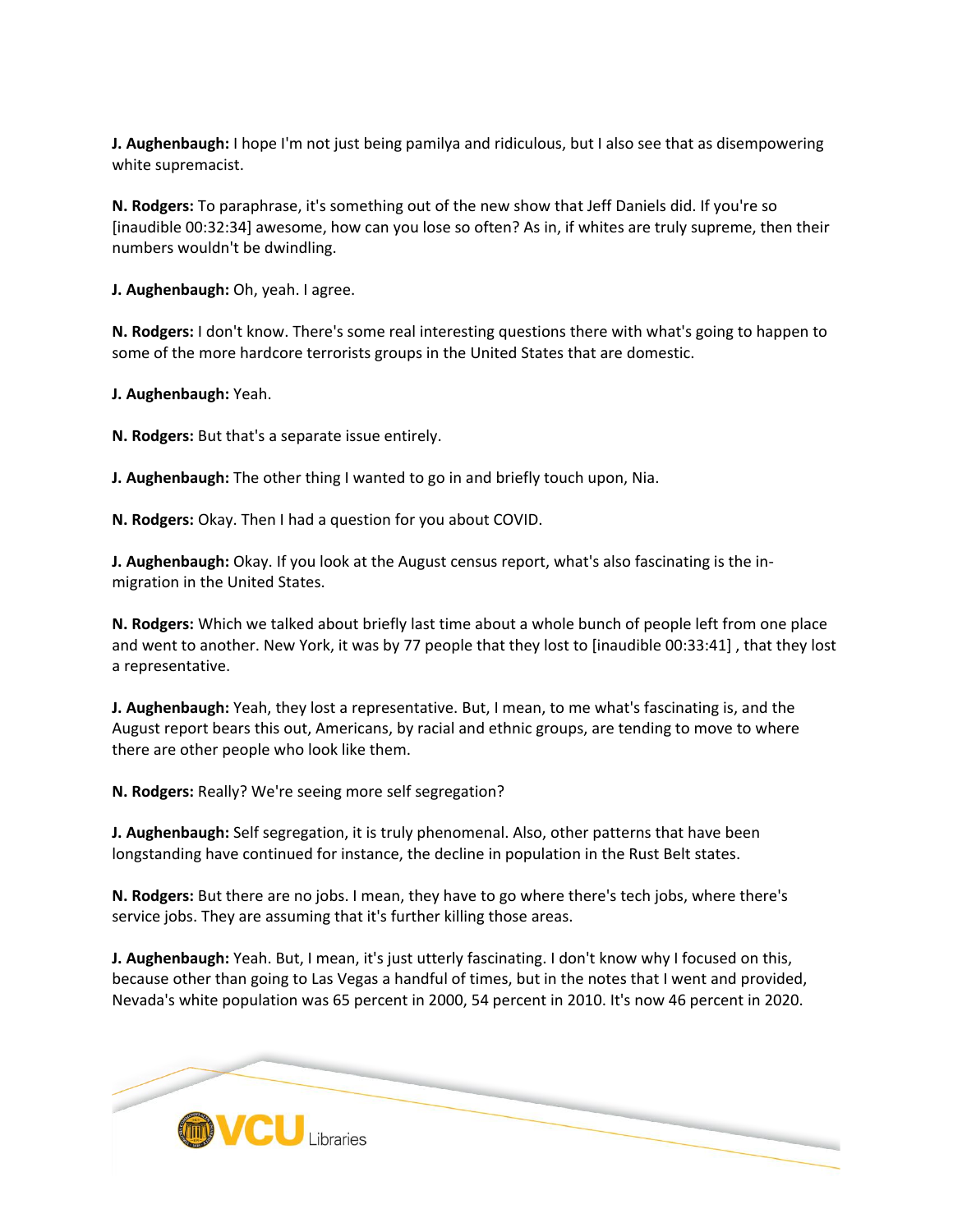**N. Rodgers:** Really? Communities of color are moving to Nevada?

**J. Aughenbaugh:** Yeah. In part because of tourism jobs.

**N. Rodgers:** Oh, okay. Service industry jobs, I see.

**J. Aughenbaugh:** White population in 381 out of the nation's 384 metropolitan areas declined.

**N. Rodgers:** We're still seeing white flight then.

**J. Aughenbaugh:** Oh my goodness. Yes.

**N. Rodgers:** Apparently across the board.

**J. Aughenbaugh:** Yeah, across the board.

**N. Rodgers:** Are they leaving to suburbs?

**J. Aughenbaugh:** Suburbs or rural areas.

**N. Rodgers:** They're moving to where there are other white people.

**J. Aughenbaugh:** Other white people.

**N. Rodgers:** Okay. I really thought that was a thing of the past but apparently not.

**J. Aughenbaugh:** Apparently not. Nia, 27 of the 100 largest metropolitan areas in this country are now minority White populations. Dallas, Orlando, Atlanta, Austin, New Orleans, Sacramento, are minority White. Yes. I mean, it is just phenomenal.

**N. Rodgers:** Do you think that eventually districting will come down not to political parties but to race? Eventually will districting have to take into account, you have no communities of color in your district or you have no White people in your district?

**J. Aughenbaugh:** Well, I mean, it would be absolutely flipped out around. Because the court has said you can't use race for redistricting.

**N. Rodgers:** You can't do that. What if you need to do that in order to have diversity in your district?

**J. Aughenbaugh:** Or to actually have White districts. I mean, again, if we get to a point where Whites are no longer the majority.

**N. Rodgers:** Oh, I see. Yeah, what are the Supremes going to do about that?

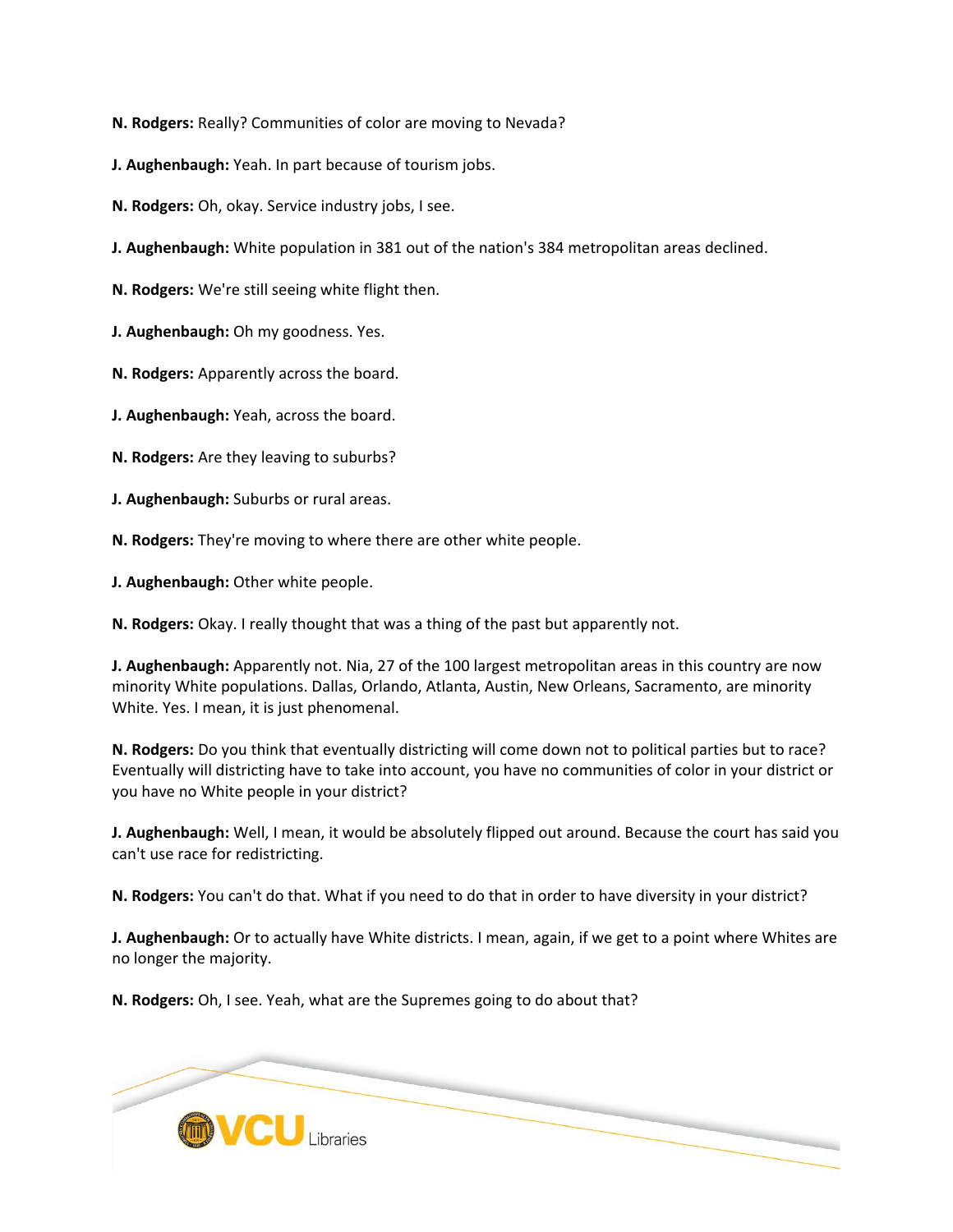**J. Aughenbaugh:** Oh, my goodness. You imagine the written briefs and the oral arguments on that type of case, Nia? Oh my goodness.

**N. Rodgers:** Oh my goodness. That would be fascinating.

**J. Aughenbaugh:** But you wanted to ask me.

**N. Rodgers:** That brings up an interesting question about the courts and previous defense of minorities, and how that has been a difficulty for minorities to say, wait, but we're a minority, we need to be protected. The majority, which previous to now has been Caucasian, has said, you don't need to be protected. I don't know why you want special treatment. You're saying in 10 or 20 years, White people are going to be saying we need special treatment because we're a minority.

**J. Aughenbaugh:** In certain voting districts.

**N. Rodgers:** The shoe will be on the other foot.

**J. Aughenbaugh:** Yeah, in certain voting districts.

**N. Rodgers:** Interesting. My question about COVID is, COVID disproportionately affected communities of color in the sense that more people died in communities of color, I think.

# **J. Aughenbaugh:** Yes.

**N. Rodgers:** Not overall numbers, I mean percentage wise. The United States, the numbers of White people versus minorities are still larger. Right? It's that the percentage of population is changing not the sheer numbers. There's still bunches and bunches of White people in the United States and bunches and bunches of White people died during COVID, I'm not suggesting that they didn't and that those losses are not important. They are.

**J. Aughenbaugh:** COVID 19 affected communities of color at a higher percentage than it did White communities.

**N. Rodgers:** Will that push off the minority and majority in some areas for a decade? Will that push it off from 2030-2040 or is it too soon?

**N. Rodgers:** I think it's too soon to know. When we have Dr. Judy Twig back for a future episode to get her to do a postmortem on COVID-19, that's probably a question that we could post a her, I think right now it's a little too soon to tell. We just know that in terms of who COVID affected the most, as you pointed out, yes, more white people were affected by COVID. But in terms of percentages within racial and ethnic categories, COVID affected communities of color at a higher percentage than it did Caucasian community.

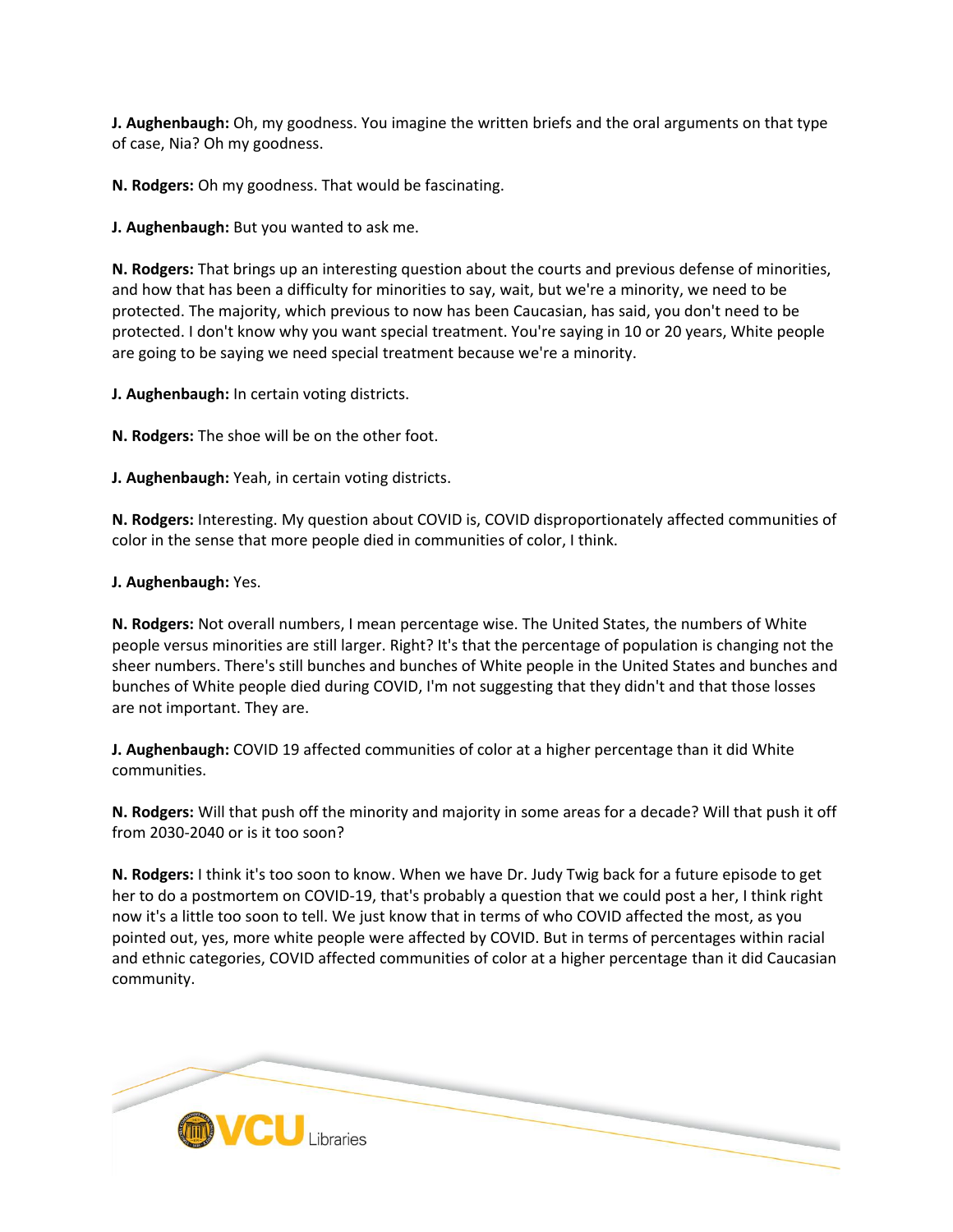**J. Aughenbaugh:** Although in some ways, I guess it may not change because it also affected older folks more than younger folks. It may balance itself out. I see what you're saying. We're going to have to wait.

**N. Rodgers:** Well, we're going to have to wait.

**J. Aughenbaugh:** Probably a good seven or eight years to find out. [LAUGHTER].

**N. Rodgers:** Yeah. Because we don't know, for instance, the extent to which contracting COVID but surviving what it does to one's life expectancy. That's just one variable right there. Let's say you contracted COVID, but you survived. But what does it do to your long-term life expectancy?

**J. Aughenbaugh:** If you were one of those people who has, what is it? Long haul?

**N. Rodgers:** Yes.

**J. Aughenbaugh:** Long haul COVID, where you don't ever fully recover.

**N. Rodgers:** You don't fully recover.

**J. Aughenbaugh:** Then it will probably won't be that that kills you, but it will be a related thing like a pneumonia or something elsewhere.

**N. Rodgers:** Yes. Your lungs have been so badly compromised that it is the next infection you get or the next virus you get that attacks your lungs that does you in.

**J. Aughenbaugh:** I can't remember if somebody was saying to me, you don't die from eating disorder. You don't die from anorexia, you die from a heart attack. Because your heart can't function anymore because it doesn't have what it needs to function. Some things don't kill you directly. They kill you indirectly by sending the system in your body that allows that to happen.

**N. Rodgers:** They're already studies that demonstrate that those who suffered from anorexia or bulimia in their youth, so badly weakened or damaged their heart that if they get any number of heart related maladies when they get older, their heart just can't fight off. Heart disease, a heart attack, whatever the case may be.

**J. Aughenbaugh:** Yeah. It's sad. It's sad because you don't know that's going to happen until it happens.

**N. Rodgers:** It happens.

**J. Aughenbaugh:** I have one other question about the demographics.

**N. Rodgers:** Yeah.

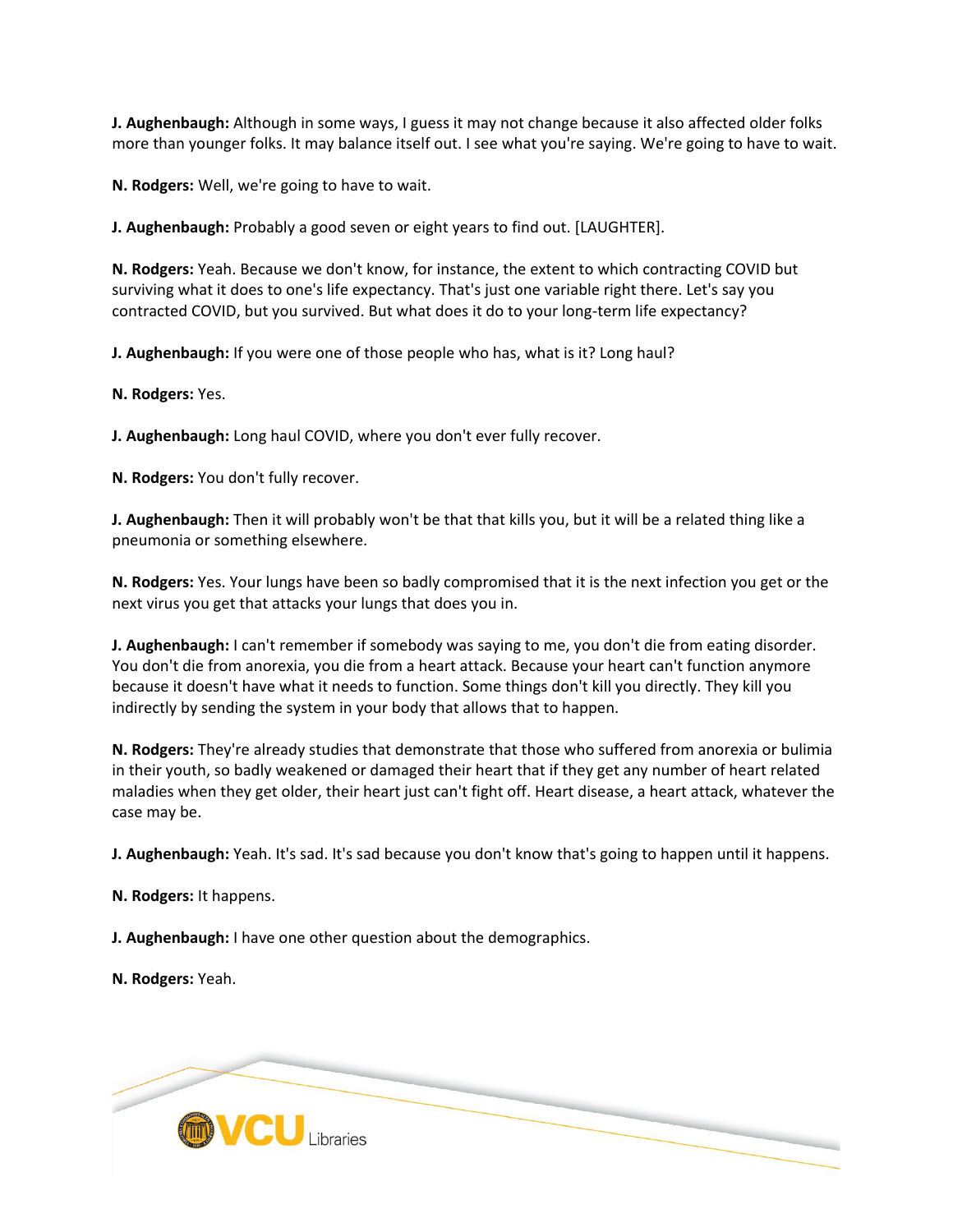**J. Aughenbaugh:** We know that young people like to actually live in the cities. It's part of the problem with city losses that we don't have enough young people to fill in the gap where people are moving out into the suburbs. Because if you ask young people, where do you want to live? They want to live near their jobs, near food, near their friends, near social activities like maybe theaters.

**N. Rodgers:** Entertainment options.

**J. Aughenbaugh:** They want to do all that because frankly, I wanted to do all that. When you're young, that's how you want to live. You don't want to go about in the suburbs where you have to drive 20 minutes to get to something fun.

**N. Rodgers:** Yeah, you're young your curious. You want to know what life has to offer. Because again, you're young, you're curious, you're energetic.

**J. Aughenbaugh:** Is a consequence of loss of young people causing losses in cities? Is that part of the problem as well? Is that there aren't young people to infill.

**N. Rodgers:** Again, if you look at the history of metropolitan or urban areas in the United States, when they lose population, they lose tax base. When they lose tax base, those who could afford to live in the cities frequently want to do what?

**J. Aughenbaugh:** Move out.

**N. Rodgers:** Move out. This is a dangerous cycle.

**J. Aughenbaugh:** Because if we have young people to infill then there's nobody to build the tax-base back.

**N. Rodgers:** That's right. This should be a warning sign for city governments.

**J. Aughenbaugh:** Find a way to have affordable housing in your city for young people so that you can attract them into the city.

**N. Rodgers:** Affordable housing, good jobs.

**J. Aughenbaugh:** Public transportation. A lot of young people today would prefer to take public transportation.

**N. Rodgers:** They are definitely a more environmentally conscious generation.

**J. Aughenbaugh:** Cars are expensive. It's expensive to own a car, not just to buy, but to maintenance it, to pay the insurance to do all that stuff. If they're not making very much money, which is also one of the things that happens with young people. They're not making a huge amount of money. You need to keep that in mind when you're running a city, city planners and city manager suspect, are constantly trying to

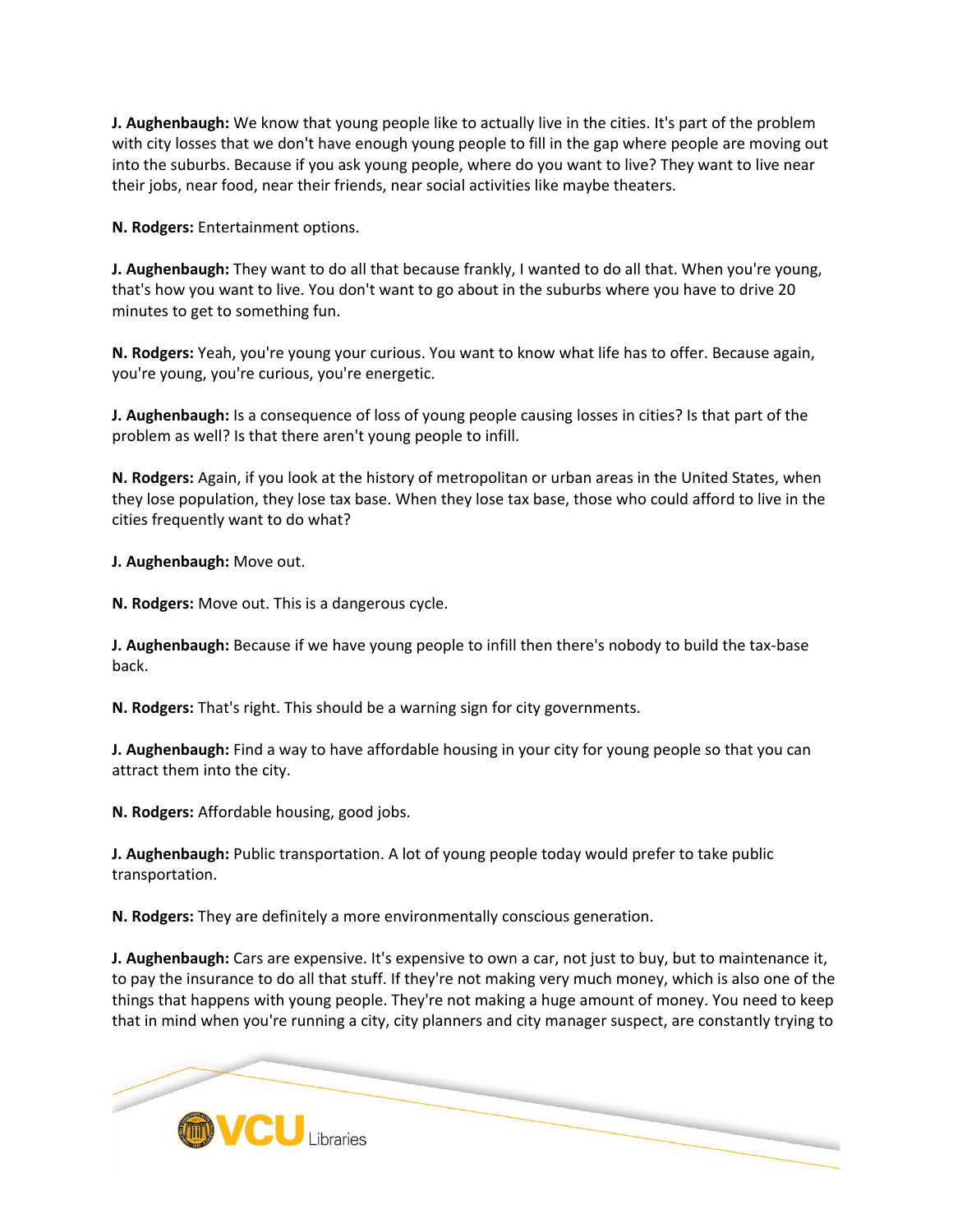figure out how to attract young people to move back into the cities. The only other question I have for you is Texas. Apparently everybody is moving to Texas from California. Elon Musk just said we're picking up and moving the texts. He's got a whole thing. Elon Musk does not speak for the larger population. Please let me clarify that. I do understand that. But there does seem to be this exodus and it seems to be a political thing. They're finding California politics to be too progressive, too liberal, too whatever for their liking, and so they're moving to Texas. But it seems to me like, wow, jumping from a frying pan to a fire.

**N. Rodgers:** Let's take a step back. From at least some of the surveys that I've read of, for instance, people moving from California to Texas, Wyoming, Montana, etc. It's not that they dislike the progressive politics, they don't like the cost. They just can't afford to live there.

**J. Aughenbaugh:** Texas doesn't have state income tax, does it?

**N. Rodgers:** They don't have a state income tax. If you look at the cost of living of any number of mountain west states or Texas.

**J. Aughenbaugh:** They are cheap.

**N. Rodgers:** Or even some deep south states, they are cheaper. But they do run into a culture shock when they move to those other states because the politics are not as progressive as they were in California. This gets tied to the concept of voting with your feet. If you move, if you vote with your feet, you should do a calculus as to what are the most important considerations.

**J. Aughenbaugh:** I see. You're saying that politics is a follow-on, not the lead. The lead is financial.

**N. Rodgers:** I think.

**J. Aughenbaugh:** The lead is the [OVERLAPPING] priced out of living here.

**N. Rodgers:** At least the surveys and I've read, they have indicated that many of the respondents didn't have a problem with the progressive politics in the state of California, for instance. What they had a problem with was the cost of living.

**J. Aughenbaugh:** The tension Manhattan also suffers from.

**N. Rodgers:** Oh hey, the state of New York is another classic example. Think about, for instance, what happened to the New York City's population in regards to the pandemic.

**J. Aughenbaugh:** People left. They were like, "I can do this from home, which means my home can be someplace significantly cheaper to live."

**N. Rodgers:** Cheaper.

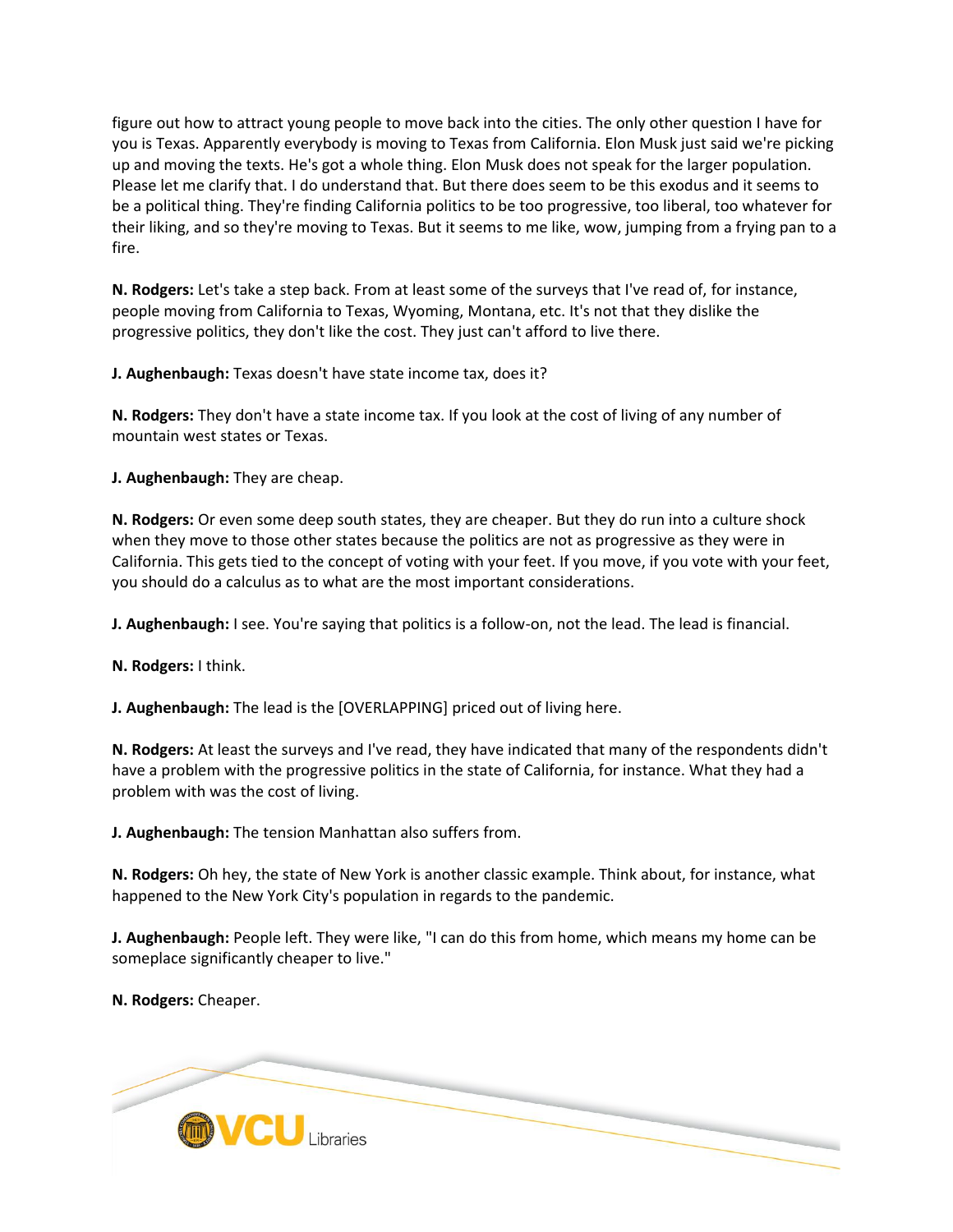## **J. Aughenbaugh:** I see.

**N. Rodgers:** Well, think about, for instance, number of conversations you and I have had off recording about job opportunities we've had, for instance, in Northern Virginia or DC. One of our considerations is, well [OVERLAPPING].

**J. Aughenbaugh:** It's so expensive to live there. [LAUGHTER] Well, thank goodness. Sorry for those listeners outside of Virginia. It's called Nova, Northern Virginia, N-O-V-A, so we call it Nova. Nova is Alexandria, Fredericksburg, it's right around the DC area except it's in Virginia instead of DC. It is enormously expensive to live there. Apartment rents are high. Buying a house is unbelievably expensive.

**N. Rodgers:** Expensive and that's a consideration. Even if you like the politics of Northern Virginia, local governments, whether it be Alexandra Arlington, etc, etc, can you afford to live there?

**N. Rodgers:** Some of why people are leaving for is that it's cheaper.

**J. Aughenbaugh:** Oh sure.

**N. Rodgers:** Part of it you were saying they're also moving to where people like them look, who look like them are is what I meant to say, sorry. But they're also doing that as an expense.

**J. Aughenbaugh:** If economics is more important than political compatibility, you might be more willing to move from, for instance, California to Texas. On the other hand, if you move to Texas and you like progressive politics, you're going to probably have a problem with statewide politics in Texas but at the local level, you might enjoy actually living in Houston or Dallas, which tends to be more liberal than the rest of the state.

**N. Rodgers:** Do you think that the demographic changes what we see in the census with time where people are moving to where other folks who look like them, do you think that that outweighs the economic consideration?

**J. Aughenbaugh:** I don't know that.

**N. Rodgers:** There's not enough detail to find that yet?

**J. Aughenbaugh:** What we do know from political science studies is that for probably the first time that we have been doing this research, more Americans are picking where they live based on what they think will be ideological compatibility and it's not just states. You have people who are picking what local governments, what localities to live in.

**N. Rodgers:** I want to live in Henton Roads versus I want to live in Norfolk because I prefer.

**J. Aughenbaugh:** In some cases, I work with people who pick communities in the Richmond metropolitan area based on what they think are the politics of that community. You and I have family

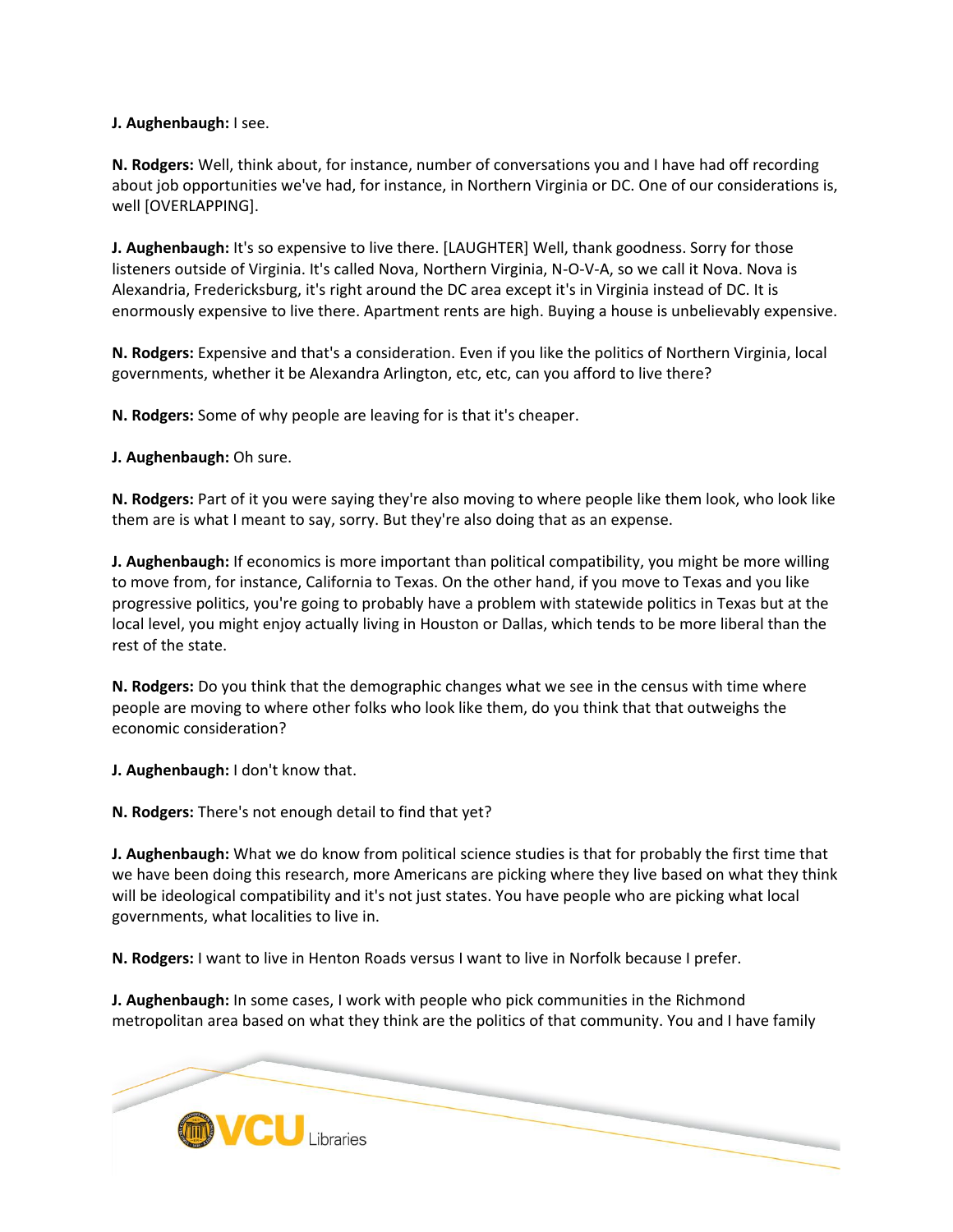members who we know, they live in particular states and they live in particular parts of their states simply because they liked the politics and the people who represent those politics in those communities. You, and I've talked about this. That self segregation by politics is an increasing phenomenon in the United States.

**N. Rodgers:** Our takeaway from this, from this August data dump, which is not the last and will not be the last time.

**J. Aughenbaugh:** We'll get stuff about occupations, housing, economics, health.

**N. Rodgers:** Yep, we're getting health statistics, and at some point we'll get a very tiny volume of leisure statistics. It's because the United States doesn't really talk about it's leisure life and perhaps we should, but there is a fun thing that happens there towards the end and the other thing is we will get more detailed information on the various racial breakouts.

**J. Aughenbaugh:** Yes.

**N. Rodgers:** Better how. We'll get full volumes.

**J. Aughenbaugh:** For instance, the category of Black will be broken down by African American, Jamaican.

**N. Rodgers:** Haitian, correct.

**J. Aughenbaugh:** Yes.

**N. Rodgers:** Exactly.

**J. Aughenbaugh:** Haitian and Caribbean. If you think about Asian American.

**N. Rodgers:** Which is a huge category and ridiculous because it includes China and India, and you couldn't be more different.

**J. Aughenbaugh:** There will be well over a dozen subcategories.

**N. Rodgers:** We'll get some cool volumes on those and we'll come back to people and talk about that but I think the takeaway here for folks is it takes a long time to parse this data so there's a lot of stuff we won't know until demographers and social scientists get in there and really dig around in the data and start making comparisons, start making tables and all that other stuff. What we're talking about is the 50,000 foot view.

### **Mr. Aughenbaugh:** Yes.

**N. Rodgers:** In the next three to five years, what you'll start to see will be academic articles that actually talk about it in the 10 foot view.

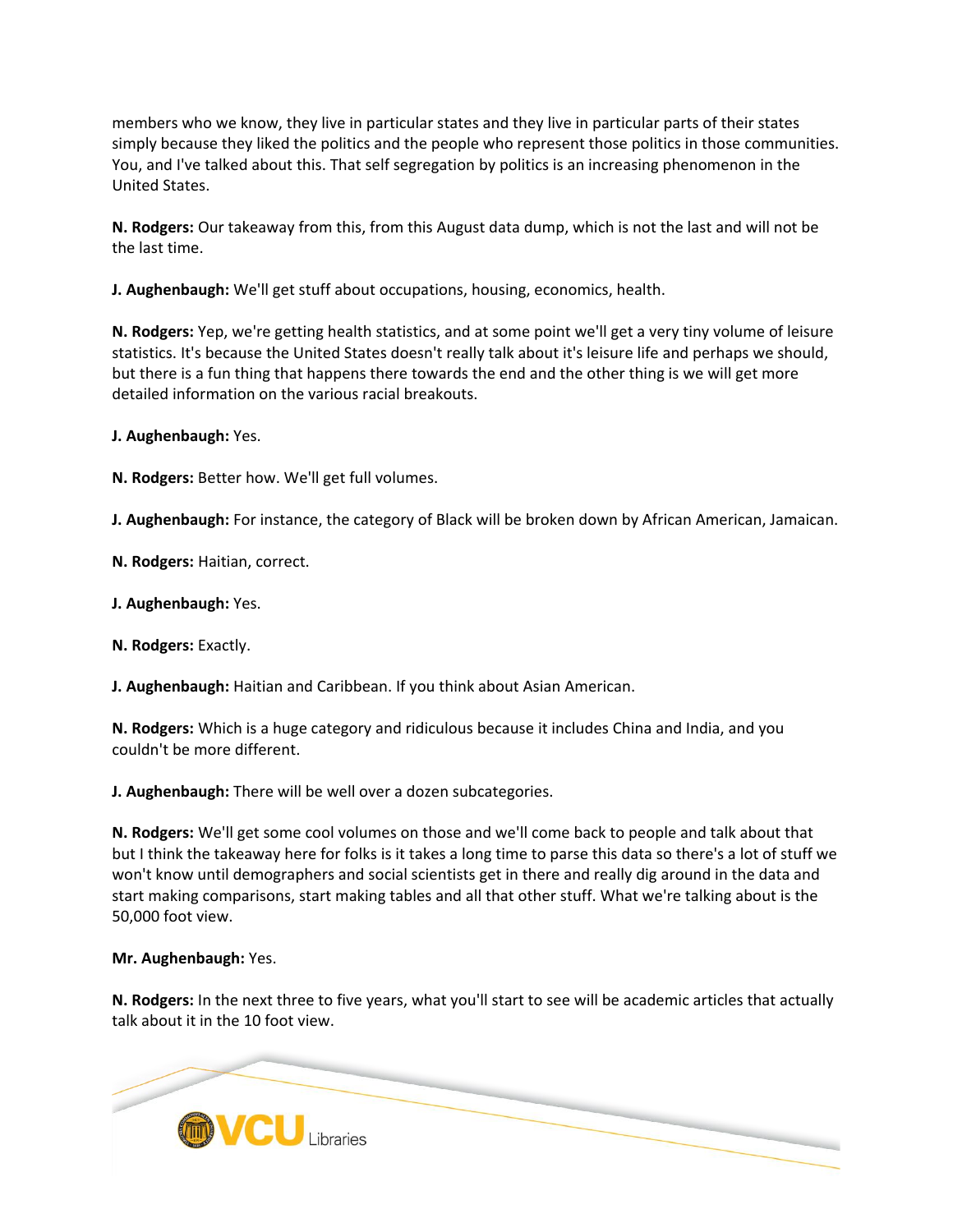**J. Aughenbaugh:** Yes.

**N. Rodgers:** Where you can say a lot more about what these statistics mean.

## **J. Aughenbaugh:** Yes.

**N. Rodgers:** Actually you can argue more about what these statistics but I wouldn't say that you can actually just say stuff because it doesn't work that way, does it Aughe? This is how it's going to lend itself to political arguments isn't it?

**J. Aughenbaugh:** Well, think about this Nia, you and I just spent an hour at the 50 foot level. Imagine what we could do if we were in the 50,000 foot level, what do you think we could do if we were at the 500 foot level. It is just fascinating. The level of analysis that will go into the more specific details.

**N. Rodgers:** Agreed. It's going to be awesome. I'm going to put a link on the research guide to the census website. Don't be surprised if it takes you a little bit of digging to dig around on the sides, we're not trying to hide information, it's just that there's so much information but sometimes it can be hard to locate exactly what you're looking for. But, you can always reach out to me or Aughe if you need any help with something, we can try to help you find the statistics that you're looking for, hook you up with somebody who can.

**J. Aughenbaugh:** Listeners to Nia's point, a little tip point I gave about Nevada, I just happened upon it. I wasn't looking for it but all of a sudden I was like there it is. What's going on in Nevada and I'm like, ''Hey, wait a minute here.''

**N. Rodgers:** That's interesting.

**J. Aughenbaugh:** They're no longer a majority White population, how the hell did that happen?

**N. Rodgers:** That's the other thing that you have, it's so fun with the census. The census to me is like Wikipedia, so you start by looking at one article and then two hours later you're looking at something completely different and you're like, ''How did I get here and now I'm thirsty and I need something to drink''. The census works that way for me too where you're looking at something and you go, ''Wait, why is that the case?'' Then you start digging in and then pretty soon you're down a rabbit hole. Don't be surprised if that happens to you as well, because census is a rich dataset and as much data is in there, you will find hours and hours of interesting stuff to look at.

**J. Aughenbaugh:** Yes, I would agree.

**N. Rodgers:** But we will come back with more cool volumes as we get them and otherwise, thanks so much Aughe, this is really interesting.

**J. Aughenbaugh:** Yeah, I enjoyed it. It is a geeks delight.

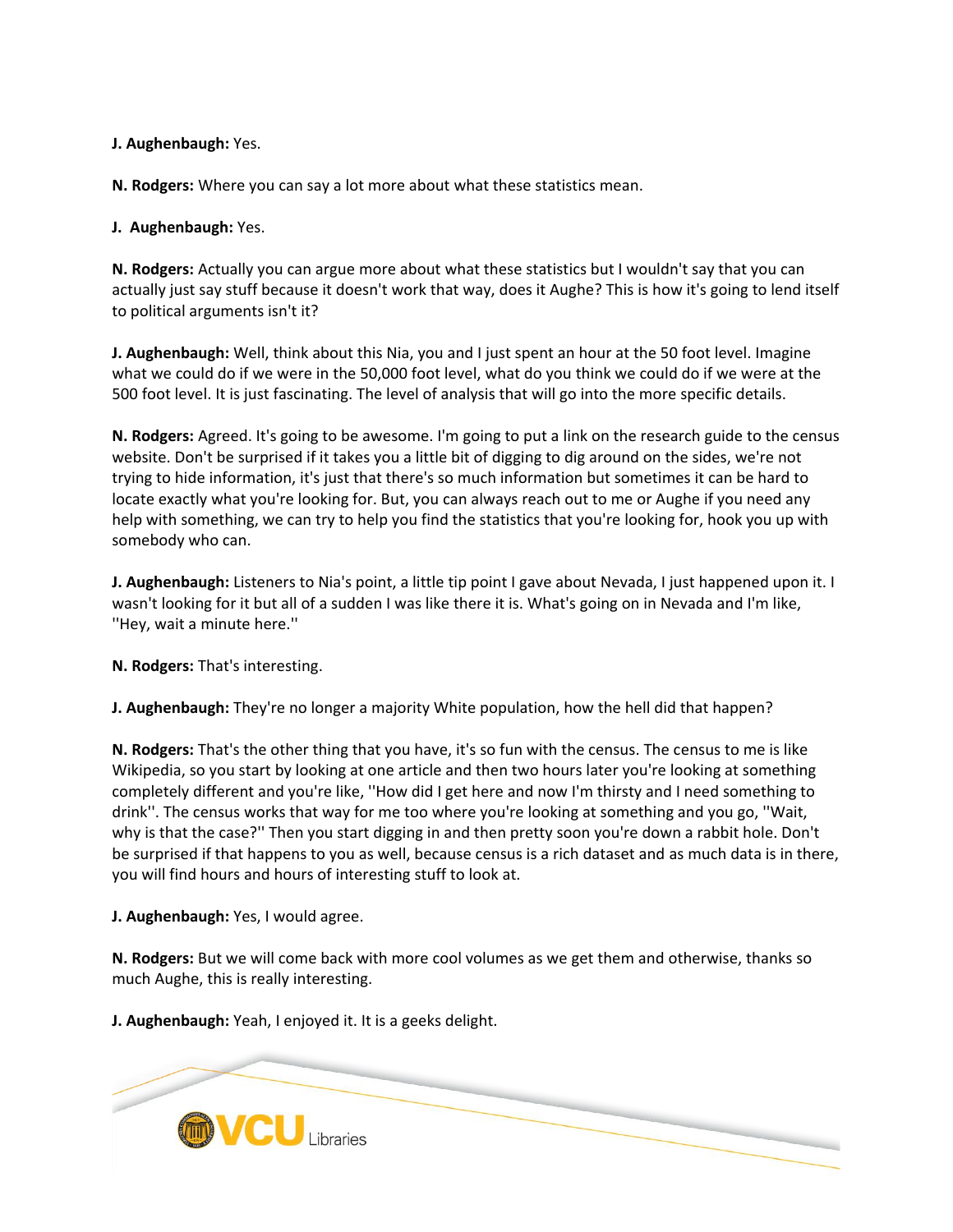**N. Rodgers:** Yes.

**J. Aughenbaugh:** Yes.

**N. Rodgers:** The policy walk you've got this one.

**J. Aughenbaugh:** Oh, I love this stuff.

**N. Rodgers:** More census stuff came out. How often do your friends say to you something with that excitement in their voice that doesn't evolve tickets to an awesome concert or whatever?

**J. Aughenbaugh:** Well, it's like my friends will go in and say, ''We basically leave Aughe alone in June because that's when the Supreme Court issues all of its important rulings,'' and I'm just like, ''No. Don't leave me alone, I can't wait to go and share this,'' and they're like, ''No. We can wait.''

**N. Rodgers:** We're good, you tell it to Nia. Tell it to Nia and the podcasts, they're probably really relieved that now you have podcasts and you can do that.

**J. Aughenbaugh:** Because they're just like, ''You've already talked yourself out by talking to Nia on the podcast, give us the abridged version, would you please?''

**N. Rodgers:** Which by the mind, we will be seeing some interesting Supreme Court.

**J. Aughenbaugh:** Yes.

**N. Rodgers:** Because they got themselves lined up so we've got some interesting things coming up.

**J. Aughenbaugh:** Their docket for the 2021, 2022 term is probably Chief Justice John Roberts', worst nightmare.

**N. Rodgers:** We'll be here to enjoy it.

**J. Aughenbaugh:** Nia, have a good day.

**N. Rodgers:** Thanks you too.

**J. Aughenbaugh:** All right.

You've been listening to civil discourse brought to you by VCU Libraries. Opinions expressed are solely the speaker's own and do not reflect the views or opinions of VCU or VCU Libraries. Special thanks to the Workshop for technical assistance. Music by Isaak Hopson. Find more information at guides.library.vcu.edu/discourse. As always, no documents were harmed in the making of this podcast.